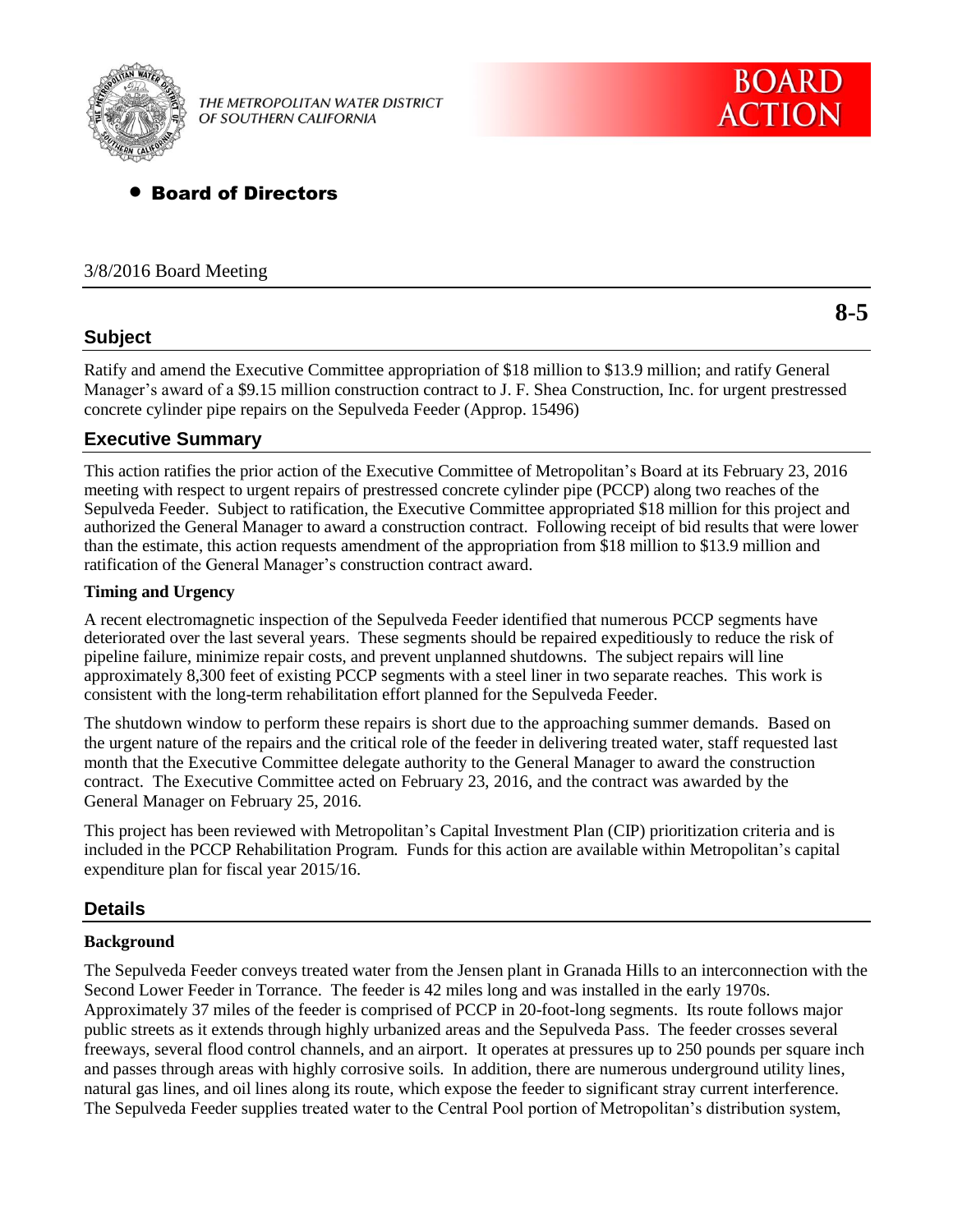and has six service connections for the cities of Los Angeles, Santa Monica, and Torrance, and the West Basin Municipal Water District.

In October 2015, an electromagnetic inspection was conducted on approximately 10 miles of the Sepulveda Feeder. This inspection identified 14 pipe segments in multiple locations that have experienced a significant increase in prestressing wire breaks since the feeder was previously inspected in 2008. Staff evaluated the potential impact of the prestressing wire breaks, and concluded that the distressed PCCP segments should be repaired as expeditiously as possible. In January 2016, Metropolitan's Board authorized design of the repairs in two reaches of the Sepulveda Feeder. At Reach 1, 8,200 feet of the feeder will be lined within the community of Van Nuys. This reach extends from Hayvenhurst Avenue through the Van Nuys Airport to Valjean Avenue, and then extends from Valjean Avenue along Haynes Street to the I-405 Freeway. At Reach 2, 100 feet will be lined along the I-405 Freeway, south of the Skirball Cultural Center in the city of Los Angeles.

The construction includes lining the existing PCCP segments with 8,300 feet of steel liner designed as a stand-alone pipe that can accommodate full internal and external pressures on the feeder. The annular space between the steel liner and the existing PCCP segments will be filled with cement grout. The repairs will commence in April 2016 and are planned to be completed in June.

## **Urgent PCCP Repairs on the Sepulveda Feeder – Construction (\$13,900,000)**

Specifications No. 1871 for urgent PCCP repairs on two reaches of the Sepulveda Feeder was advertised for bids on January 28, 2016. As shown in **Attachment 2**, four bids were received and opened on February 18, 2016. The low bid from J. F. Shea Construction, Inc. in the amount of \$9.15 million complied with the requirements of the specifications. The three higher bids ranged from approximately \$9.38 million to \$25.1 million. The engineer's estimate was \$13.7 million. Due to the urgent nature of the repairs, no Small Business Enterprise (SBE) participation was established for this work. The contract was awarded to J. F. Shea Construction, Inc. by the General Manager on February 25, 2016.

The total amount appropriated by the Executive Committee on February 23, 2016, was \$18 million. This amount was based on the estimated cost of the project at that time, but has been revised to \$13.9 million following the determination of the contract amount. The following is a breakdown of the anticipated costs: \$9.15 million for the contract; \$1.49 million for Metropolitan force activities and utility relocations, which include establishing clearances, dewatering the pipeline, water quality testing, and return of the pipeline to service; \$1.27 million for fabrication and construction inspection; \$160,000 for staff to review submittals, respond to requests for information, advise inspectors on technical issues as they arise, and prepare record drawings; \$330,000 for traffic and construction permits, environmental monitoring, public outreach activities, and project management; \$265,000 for temporary right-of-way for the contractor's laydown areas and airport tenant relocations; and \$1,235,000 for remaining budget.

Metropolitan staff will perform inspection of the construction. For this project, the anticipated cost of inspection is approximately 11.9 percent of the total construction cost. Engineering Services' goal for inspection of construction contracts greater than \$3 million is 9 to 12 percent. The total cost of construction for these repairs is \$10.64 million, which includes the construction contract (\$9.15 million) and Metropolitan force activities \$1.49 million. The total estimated cost to complete the urgent repairs on the Sepulveda Feeder, including design, construction, and all other supporting activities, is approximately \$15 million.

This action ratifies and amends the prior action of the Executive Committee to appropriate \$13.9 million for urgent PCCP repairs along two reaches of the Sepulveda Feeder, and ratifies the General Manager's prior award of the construction contract.

This project has been evaluated and recommended by Metropolitan's CIP Evaluation Team, and funds are available within the fiscal year 2015/16 capital expenditure plan. See **Attachment 1** for the Financial Statement, **Attachment 2** for the Abstract of Bids, **Attachment 3** for the Subcontractors for Low Bidder, and **Attachment 4** for the Location Map.

This work is included within capital Appropriation No. 15496, the Sepulveda Feeder PCCP Rehabilitation appropriation.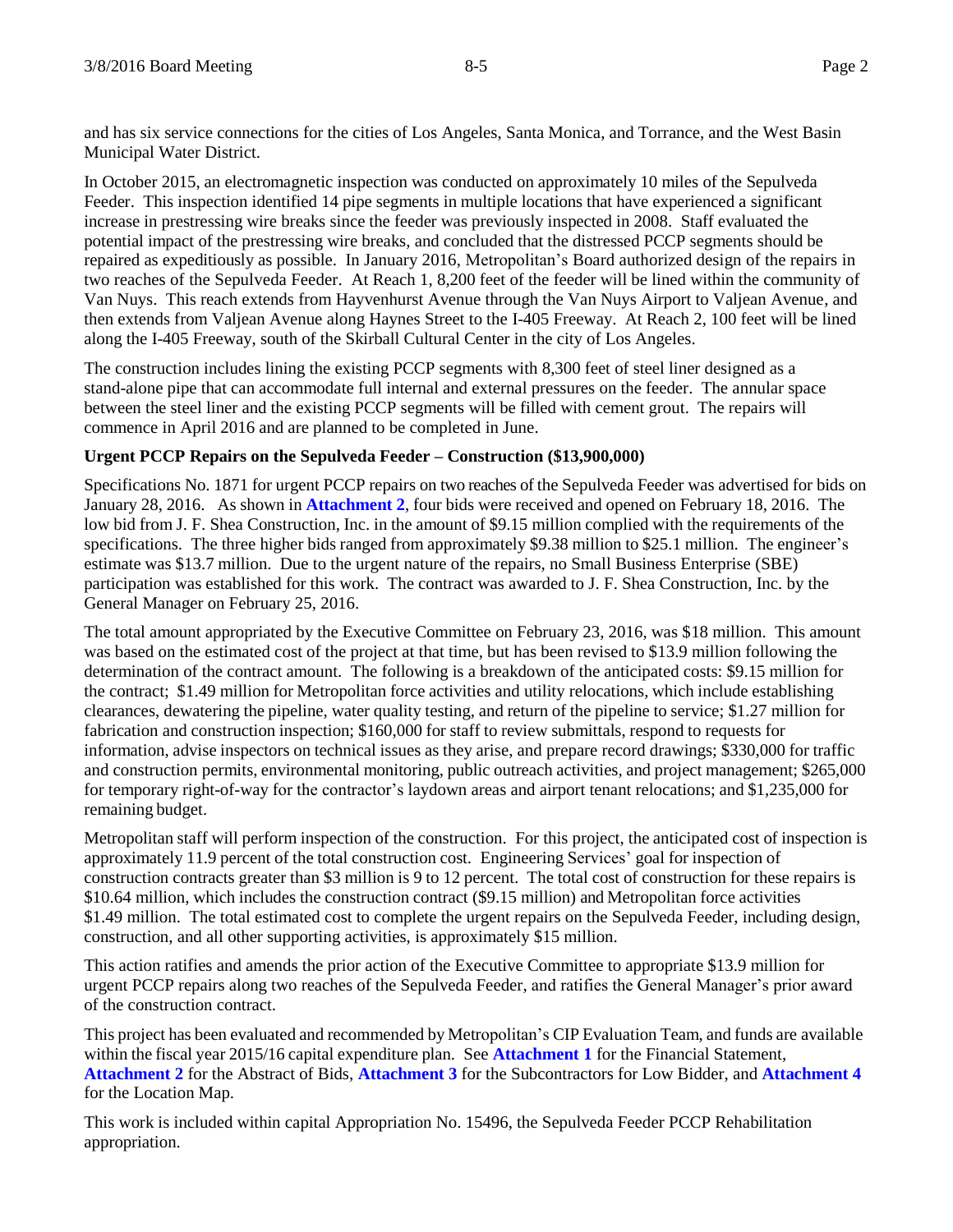## *Project Milestone*

June 2016 – Completion of PCCP repairs along two reaches of the Sepulveda Feeder

## **Policy**

Metropolitan Water District Administrative Code Section 2416(f)(1): Duties and Functions [Executive Committee] (The Executive Committee shall act on behalf of the Board in unexpected situations and emergencies, subject to subsequent approval or ratification of the actions taken whenever such approval or ratification is required by law)

Metropolitan Water District Administrative Code Section 5108: Appropriations

Metropolitan Water District Administrative Code Section 8121: General Authority of the General Manager to Enter **Contracts** 

Metropolitan Water District Administrative Code Section 8141: Competitive Sealed Bidding

# **California Environmental Quality Act (CEQA)**

## **CEQA determination for Option #1:**

The project was previously found to be statutorily exempt under Sections 21060.3 and 21080(b)(2) and (4) of the California Public Resources Code and Section 15269 of the State CEQA Guidelines on January 12, 2016 and February 23, 2016. Notices of Exemption (NOEs) were filed for the project at those times. With the current action, there is no substantial change proposed to the project since the original NOEs were filed. Thus, the previous environmental documentation complies with CEQA and the State CEQA Guidelines. Accordingly, no further CEQA documentation is necessary for the Board to act with regards to the proposed action.

The CEQA determination is: Determine that the proposed action regarding the project has been previously addressed in the January 13, 2016 and February 24, 2016 NOEs (Sections 21060.3 and 21080(b)(2) and (4) of the California Public Resources Code and Section 15269 of the State CEQA Guidelines) and that no further environmental analysis or documentation is required for this project.

## **CEQA determination for Option #2:**

None required

## **Board Options**

#### **Option #1**

Adopt the CEQA determination that the proposed action was previously determined to be statutorily exempt and that no further environmental analysis or documentation is required, and

- a. Ratify the prior action of the Executive Committee;
- b. Appropriate \$13.9 million; and
- c. Ratify the General Manager's award of a \$9.15 million contract to J. F. Shea Construction, Inc. for urgent PCCP repairs on the Sepulveda Feeder.

**Fiscal Impact:** \$13.9 million in capital funds (previously appropriated by the Executive Committee) under Approp. No. 15496

**Business Analysis:** This project will protect Metropolitan assets, enhance delivery reliability to member agencies, and reduce the risk of unplanned shutdowns of the Sepulveda Feeder.

#### **Option #2**

Do not ratify the action of the Executive Committee and terminate the contract.

**Fiscal Impact:** Uncertain costs for terminating the partially completed contract and completing the remaining work at a later date.

**Business Analysis:** This option would prevent Metropolitan from completing repairs to the Sepulveda Feeder before the peak summer demands commence, and would expose the feeder to greater risk of unplanned outages and disruption of deliveries to member agencies.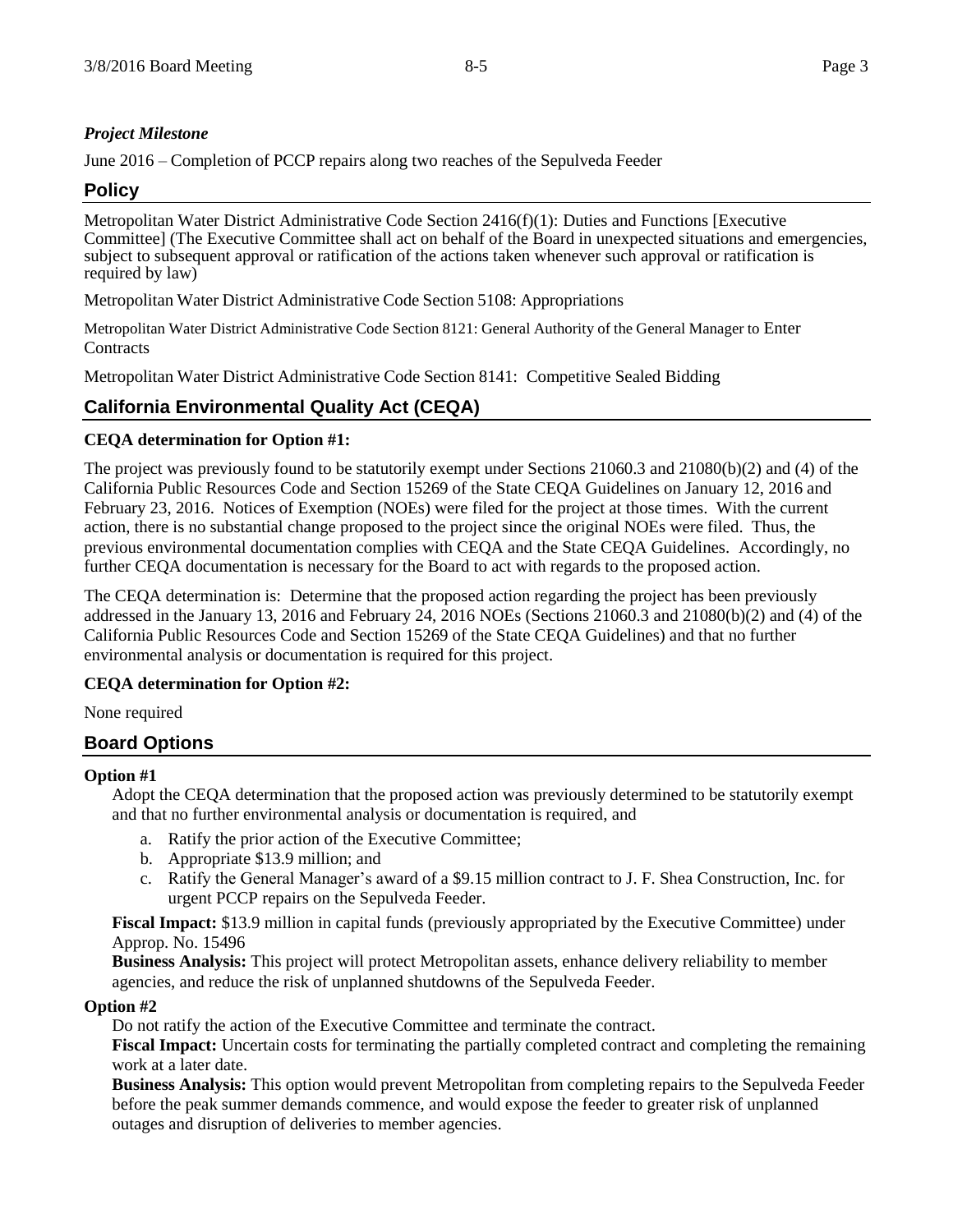# **Staff Recommendation**

Option #1

2/24/2016 *Gordon Johnson Date*

*Manager/Chief Engineer Engineering Services*

2/25/2016 *Jeffrey Kightlinger Geherall Wlanagel Date*

**Attachment 1 – Financial Statement Attachment 2 – Abstract of Bids Attachment 3 – Subcontractors for Low Bidder Attachment 4 – Location Map**

Ref# es12642085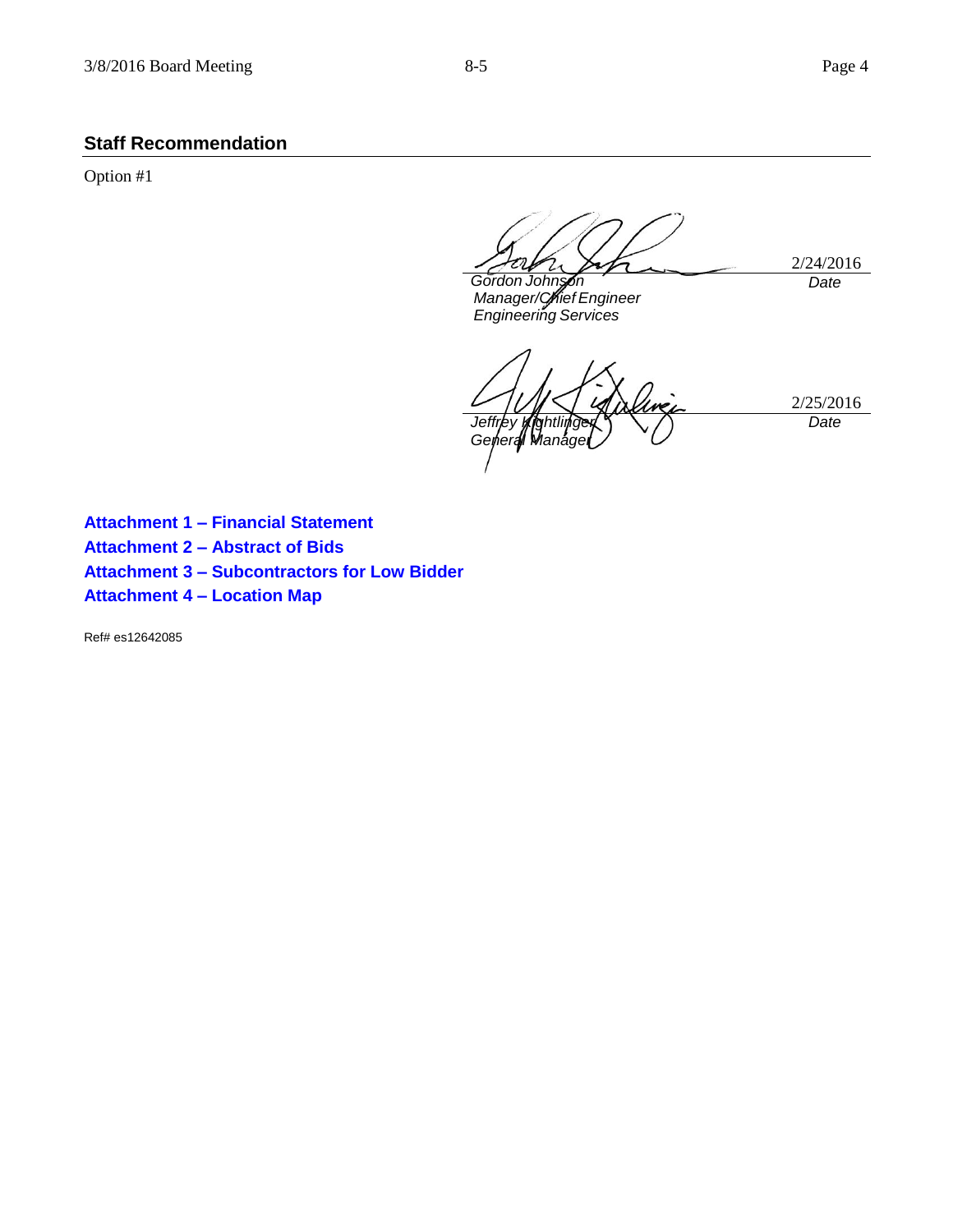# **Financial Statement for Sepulveda Feeder PCCP Rehabilitation Appropriation**

A breakdown of Board Action No. 2 for Appropriation No. 15496 for PCCP repairs on the Sepulveda Feeder<sup>1</sup> is as follows:

|                                        | <b>Previous Total</b><br>Appropriated<br><b>Amount</b><br>(Jan. 2016) |    | <b>Prior</b><br>Exec. Comm.<br>Action No. $2^2$<br>(Feb. 2016) | <b>Total</b><br>Appropriated<br><b>Amount</b><br>(Feb. 2016) |            |
|----------------------------------------|-----------------------------------------------------------------------|----|----------------------------------------------------------------|--------------------------------------------------------------|------------|
| Labor                                  |                                                                       |    |                                                                |                                                              |            |
| Studies and Investigations             | \$<br>20,000                                                          | \$ |                                                                | \$                                                           | 20,000     |
| Final Design                           | 668,000                                                               |    |                                                                |                                                              | 668,000    |
| Owner Costs (Program mgmt,             | 252,000                                                               |    | 300,000                                                        |                                                              | 552,000    |
| permitting, envir. monitoring)         |                                                                       |    |                                                                |                                                              |            |
| Submittals Review & Record Drwgs.      |                                                                       |    | 160,000                                                        |                                                              | 160,000    |
| Construction Inspection & Support      |                                                                       |    | 1,270,000                                                      |                                                              | 1,270,000  |
| <b>Metropolitan Force Construction</b> |                                                                       |    | 1,260,000                                                      |                                                              | 1,260,000  |
| Materials & Supplies                   |                                                                       |    | 90,000                                                         |                                                              | 90,000     |
| <b>Incidental Expenses</b>             | 10,000                                                                |    | 155,000                                                        |                                                              | 165,000    |
| Right-of-Way                           |                                                                       |    | 265,000                                                        |                                                              | 265,000    |
| <b>Equipment Use</b>                   |                                                                       |    | 15,000                                                         |                                                              | 15,000     |
| Professional/Technical Services        |                                                                       |    |                                                                |                                                              |            |
| Contracts                              |                                                                       |    |                                                                |                                                              |            |
| J. F. Shea Construction, Inc.          |                                                                       |    | 9,150,000                                                      |                                                              | 9,150,000  |
| <b>Remaining Budget</b>                | 150,000                                                               |    | 1,235,000                                                      |                                                              | 1,385,000  |
| <b>Total</b>                           | \$<br>1,100,000                                                       | \$ | 13,900,000                                                     | \$                                                           | 15,000,000 |

| <b>Funding Request</b>                      |                                                               |                                               |               |  |  |  |
|---------------------------------------------|---------------------------------------------------------------|-----------------------------------------------|---------------|--|--|--|
| <b>Appropriation Name:</b>                  | Sepulveda Feeder PCCP Rehabilitation                          |                                               |               |  |  |  |
| <b>Source of Funds:</b>                     | Revenue Bonds, Replacement and Refurbishment or General Funds |                                               |               |  |  |  |
| <b>Appropriation No.:</b>                   | 15496                                                         | <b>Board Action No.:</b>                      |               |  |  |  |
| <b>Requested Amount:</b>                    | \$13,900,000                                                  | <b>Budget Page No.:</b>                       | 308           |  |  |  |
| <b>Total Appropriated</b><br><b>Amount:</b> | \$15,000,000                                                  | <b>Total Appropriation</b><br><b>Estimate</b> | \$760,000,000 |  |  |  |

 $1$  The total amount expended to date on the urgent PCCP repairs along two reaches of the Sepulveda Feeder is approximately \$751,000. The total anticipated cost to complete the repairs, including the amount appropriated to date and current funds requested, is approximately \$15 million.

 $2$  This action ratifies the prior action of the Executive Committee in February 2016 to appropriate \$18 million, and amends that amount to be \$13.9 million.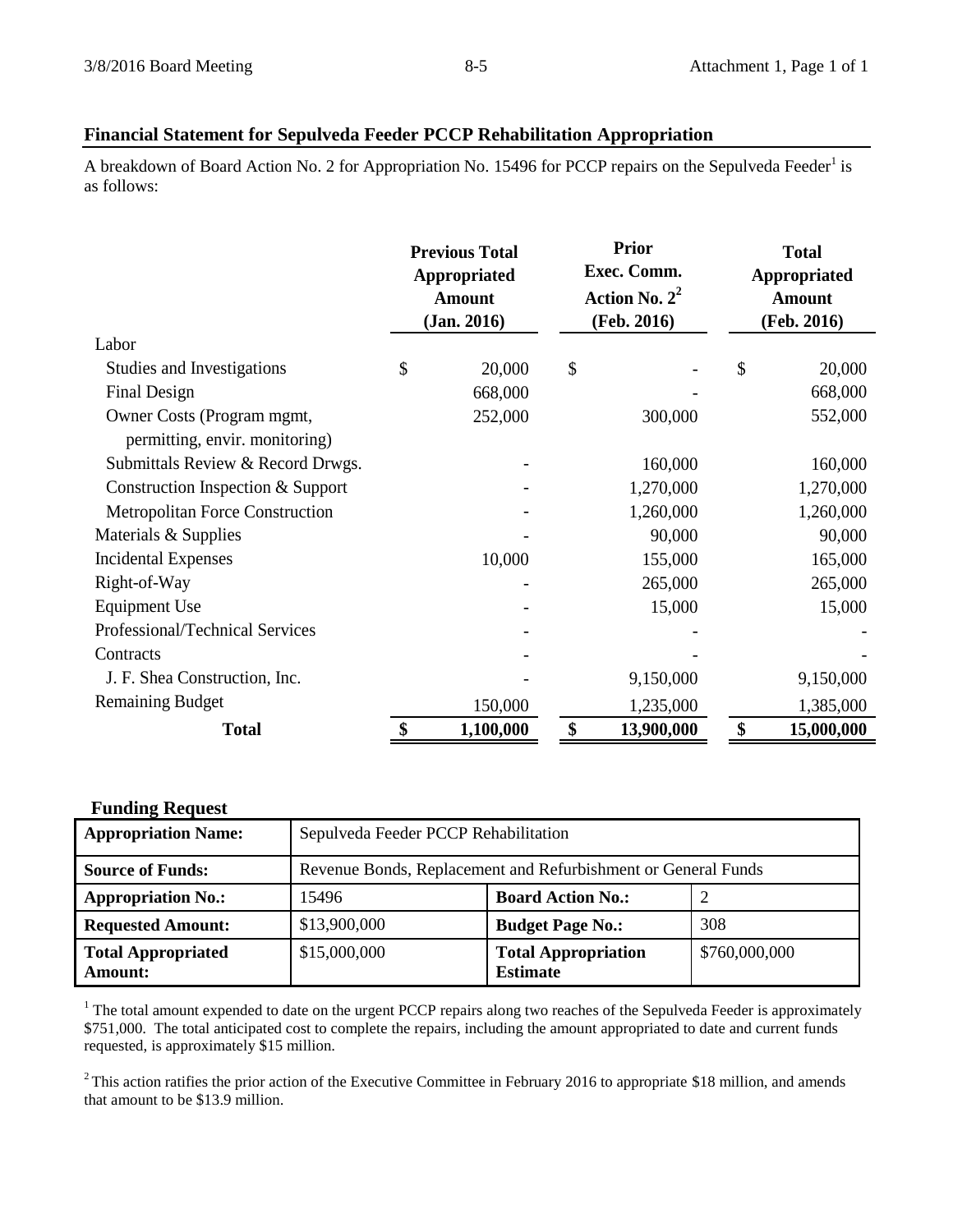## **The Metropolitan Water District of Southern California**

## **Abstract of Bids Received on February 18, 2016 at 2:00 P.M.**

# **Specifications No. 1871 Sepulveda Feeder Urgent PCCP Repairs**

The project consists of relining two reaches of prestressed concrete cylinder pipe.

Engineer's Estimate: \$13,700,000

| <b>Bidder and Location</b>                              | <b>Total</b> | <b>SBE</b> Amount | SBE % | Met $SBE1$ |
|---------------------------------------------------------|--------------|-------------------|-------|------------|
| J. F. Shea Construction, Inc.,<br><b>Walnut, CA</b>     | \$9,150,000  | N/A               | N/A   | N/A        |
| L. H. Woods & Sons, Inc.,<br>Vista, CA                  | \$9,377,777  |                   |       |            |
| Kiewit Infrastructure West Co.,<br>Santa Fe Springs, CA | \$11,144,000 |                   |       |            |
| Steve P. Rados, Inc.,<br>Santa Ana, CA                  | \$25,080,000 |                   |       |            |

<sup>1</sup> Due to the urgent nature of the repairs, no SBE (Small Business Enterprise) participation was established for this contract.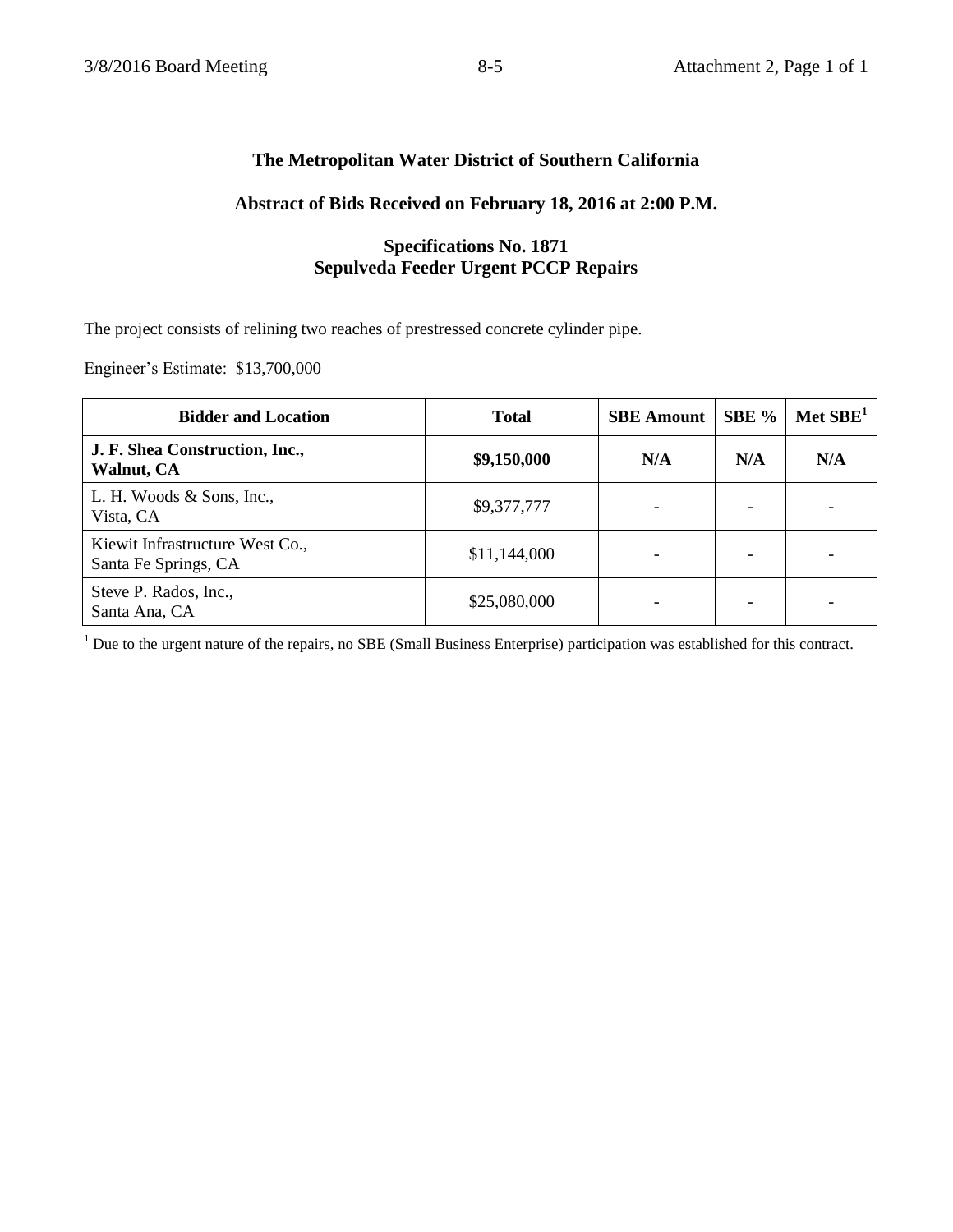## **The Metropolitan Water District of Southern California**

# **Subcontractors for Low Bidder**

## **Specifications No. 1871 Sepulveda Feeder Urgent PCCP Repairs**

# **Low Bidder: J. F. Shea Construction, Inc.**

| <b>Subcontractor and Location</b>           |  |  |
|---------------------------------------------|--|--|
| Dean's Certified Welding Inc., Temecula, CA |  |  |
| Cell-Crete Corporation, Inc., Monrovia, CA  |  |  |
| Matt Chlor, Inc., El Monte, CA              |  |  |